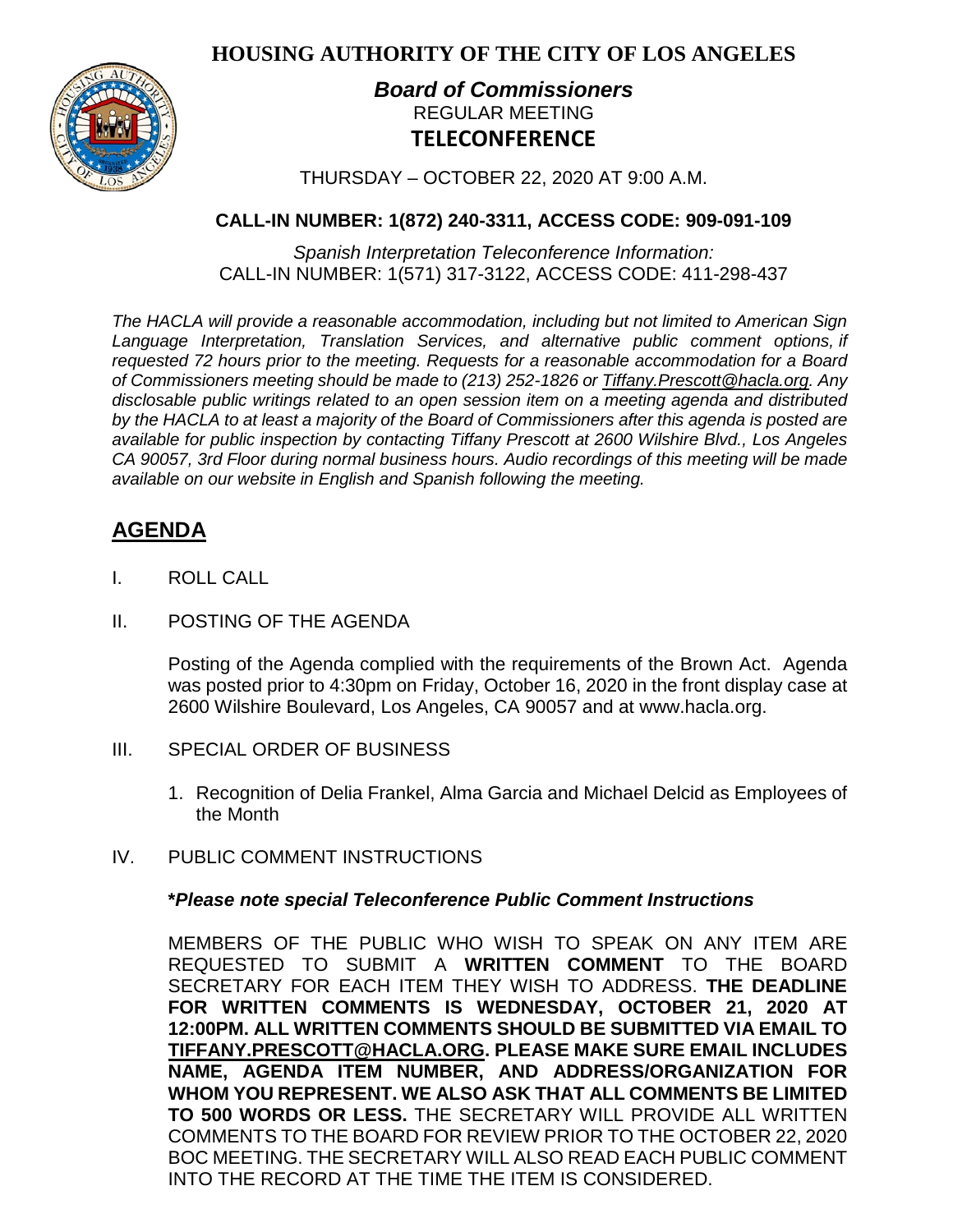THE PURPOSE OF PUBLIC COMMENT IS TO ALLOW THE PUBLIC TO ADDRESS THE BOARD AND THE BOARD IS INTERESTED IN HEARING FROM MEMBERS OF THE PUBLIC, STAKEHOLDERS AND INTERESTED PARTIES. HOWEVER, SPEAKERS ARE ASKED TO EXERCISE COURTESY AND CONSIDER THE RIGHTS OF OTHER SPEAKERS BY ADHERING TO THE SPECIAL TELECONFERENCE PUBLIC COMMENT INSTRUCTIONS AND IF POSSIBLE REFRAIN FROM UNNECESSARY REPETITION IN THEIR COMMENTS.

- V. PRESIDENT AND CEO ADMINISTRATIVE REPORT
	- 1. Monthly Oral Report
- VI. BOARD BUSINESS ITEMS
	- A. Items for Discussion
		- 1. Proposed Resolution Approving the Amended Acquisition and Disposition of Real Property Policy for the Housing Authority of the City of Los Angeles
		- Contact: James Johnson, General Counsel
		- 2. Proposed Resolution Approving the Acquisition of the Following Eight (8) Real Property Assets Consisting of Hotel and Motel Properties and One Parking Lot; for Fair Market Values of (1) Solaire Hotel- 1710 7th Street Los Angeles CA 90017, \$18,000,000 (2) Econo Motor Inn-8647 Sepulveda Blvd North Hills CA 91343, \$10,529,862 (3) The Nest- 253 S. Hoover Ave Los Angeles CA 90004, \$7,191,484 (4) EC Motel- 3501 Western Ave Los Angeles CA 90018, \$4,800,000 and its Associated Parking Lot - 1714 W. 35<sup>th</sup> Street Los Angeles CA 90018, \$525,000 (5) Best Inn- 4701 W. Adams Blvd Los Angeles CA 90016, \$3,900,000 (6) Panorama Inn- 8209 Sepulveda Blvd Los Angeles CA 91402, \$9,796,460 (7) Titta Inn- 5333 Huntington Drive Los Angeles CA 90035, \$8,511,382 and (8) Travelodge Chatsworth- 21603 Devonshire Street Los Angeles CA 91311, \$15,600,600 in Response to the California Department of Housing and Community Development's ("HCD") Notice of Funding Availability for the Homekey Program in Partnership with the City of Los Angeles; Approving and Authorizing the Execution and Delivery of All Related Documents, Certificates and Agreements, Including Purchase and Sale Agreements and HCD Standard Agreements; Making a Determination These Acquisitions are Exempt from Environmental Review Under the California Environmental Quality Act; and the Undertaking of Various Actions in Connection Therewith

Contact: Jenny Scanlin, Chief Strategic Development Officer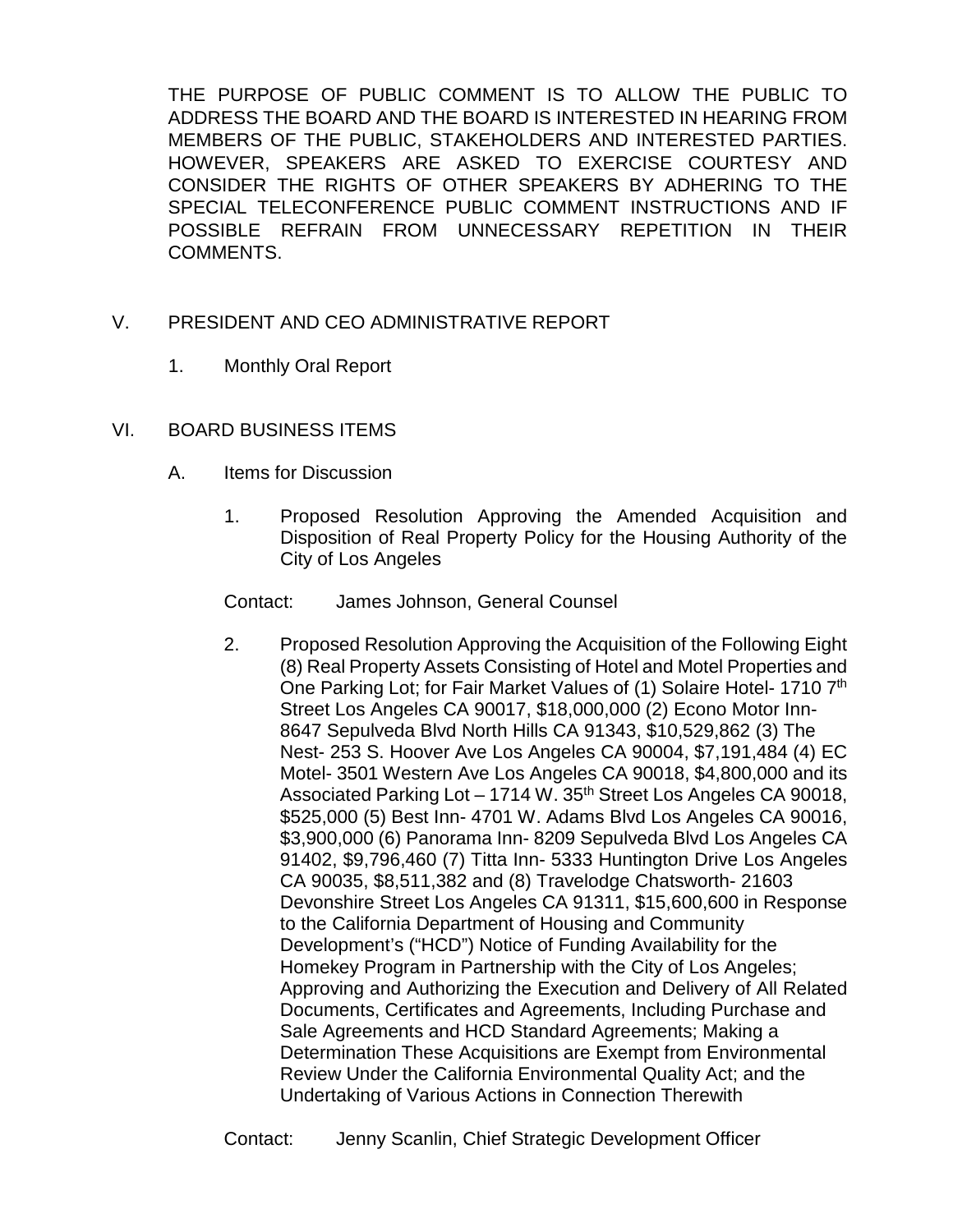3. Information Technology Initiatives 2020 Annual Update

Contact: Luis Yataco, Director of Information Technology

B. Consent Items

Routine business items are assigned to the consent agenda. These items will be approved by the Board in one motion. A Commissioner may request any consent agenda item be removed, discussed or acted upon separately. Items removed from the consent agenda for separate action will be considered in the "Excluded Consent Items" section below.

1. Proposed Resolution Authorizing Dedication of Six Hundred Sixteen (616) Section 8 Project-Based Vouchers to Thirteen (13) Permanent Supportive Housing Proposals Selected Pursuant to Project-Based Voucher ("PBV") Notice of Funding Availability ("NOFA") No. HA-2020-105 and Authorizing the President and CEO, or Designee, to Execute Any and All Contracts/Documents Required for the Program

#### Contact: Carlos VanNatter, Director of Section 8

2. Proposed Resolution Authorizing the Transfer of Properties Located at 136 E. 120<sup>th</sup> Street., 140 E 120<sup>th</sup> St., Harbor Riviera, 303 Mcdonald, 312 W. 120<sup>th</sup> St., 6108 Victoria Ave, 732-739 Laconia St., 819 E. 120<sup>th</sup> St., Clemson Market, Parthenia, Sylmar Apartments ("Chase Properties"), Barbara Ann Apartments, Brittania Apartments, Glenalbyn Apartments, Sepulveda Apartments, Wyandotte Apartments, Yosemite Apartments ("Reflection Properties"), Reseda East, Reseda Manor ("The Resedas"), Dana St. Apartments and Gibraltar Apartments (Collectively the "Transferred Properties") from the Housing Authority of the City of Los Angeles to Los Angeles LOMOD South, Inc. and the Execution of Related Documents and Agreements and the Undertaking of Various Actions in Connection **Therewith** 

Contact: Tina Booth, Director of Asset Management

3. Proposed Resolution Authorizing the President and CEO, or Designee, to Enter Into a Supplemental Agreement for Additional Services No. 3 for the Jordan Downs Public Housing Community Redevelopment (Park and Infrastructure Improvements) for Project Management Oversight Services in an Amount Not to Exceed \$500,000 with the Michaels Development Company I L.P.; and the Execution of Related Documents and Agreements to Initiate the Design and Construction of the Jordan Downs Public Housing Community Redevelopment Freedom Tree Park, Century Gateway Park, Children's Park and Related Infrastructure Improvements in Locations Abutting the Community Center and Central Park and to Undertake Various Actions in Connection Therewith